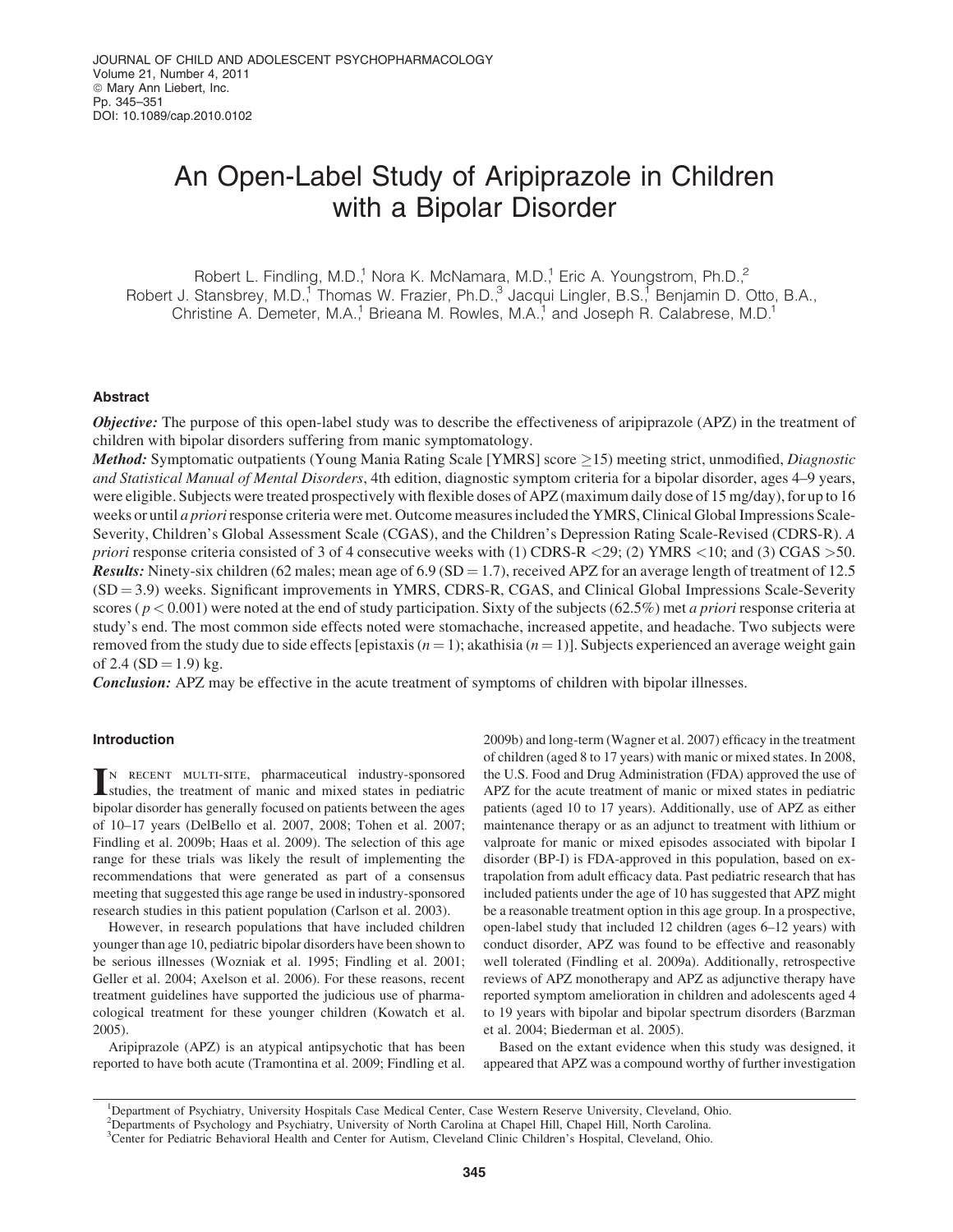in symptomatic children younger than age 10 years suffering from bipolar illnesses. The purpose of this study was to describe the safety and effectiveness of APZ in children 4 to 9 years of age with bipolar illnesses who were currently suffering from elevated symptoms of mania. It was hypothesized that APZ monotherapy would be generally well tolerated and associated with symptom reduction in this patient population.

### Methods

The University Hospitals Case Medical Center Institutional Review Board for Human Investigation approved the procedures of this outpatient, single-site study. Written informed consent was provided by all parents/guardians of study participants. Oral assent was provided by all children participating in the study.

After the baseline visit, youth were seen weekly for the first 4 weeks, then biweekly thereafter. The length of study participation could last up to 16 weeks. Once participants met a priori stabilization criteria (treatment with APZ for a minimum of 6 weeks and 3 of 4 consecutive weeks with: Children's Depression Rating Scale-Revised (CDRS-R) < 29; Young Mania Rating Scale (YMRS) <10; and Children's Global Assessment Scale (CGAS) >50) these children were withdrawn from this protocol and were offered enrollment in an ongoing randomized, double-blind, placebo-controlled discontinuation trial that was examining the efficacy of APZ in this patient population. Youth who participated in the present trial but (1) did not meet a priori response criteria; (2) were unable to tolerate the study medication; or (3) withdrew from this trial for any other reason were not eligible for enrollment into the aforestated discontinuation study.

## **Subjects**

Outpatient children aged 4–9 years meeting Diagnostic and Statistical Manual of Mental Disorders, 4th edition, criteria (American Psychiatric Association 2000) for a diagnosis of BP-I, BP-II, Bipolar Disorder NOS (BP-NOS), or Cyclothymia were eligible to enroll. Children who experienced spontaneous, dysfunctional manic episodes that did not meet full criteria for any other mood disorder were given the diagnosis of BP-NOS, as we have done in our prior work (Findling et al. 2005). The decision to include children with BP-NOS and cyclothymia was informed by finding that youth who suffer from these diagnoses who are seen at this center have substantial mood symptomatology and impairment (Findling et al. 2005), consistent with other studies (Axelson et al. 2006).

Patients were initially screened by highly trained interviewers completing the Schedule for Affective Disorders and Schizophrenia for School-Age Children interview (K-SADS-PL; Kaufman et al. 1997). Doctor's-level, master's-level, or bachelor's-level interviewers administered the K-SADS interviews. Inter-rater reliability on the K-SADS was assessed with the kappa (k) statistic. Before leading a K-SADS interview, all interviewers demonstrated adequate inter-rater reliability ( $\kappa \ge 0.85$ ) and diagnostic assessment agreement based on the results of five K-SADS interviews. Subsequently, inter-rater reliability was maintained ( $\kappa \ge 0.85$ ) by conducting joint assessments. A previous study of the inter-rater reliability of K-SADS diagnoses reported high reliability ( $\kappa = 1.00$ ) in children aged 4 to 10 years (Frazier et al. 2007).

Youth also received a separate clinical evaluation by a boardcertified or board-eligible child and adolescent psychiatrist to confirm the bipolar diagnosis obtained based on the results of the K-SADS assessment. Further, all enrolled youth had an YMRS score

of  $\geq$ 15 at the baseline visit, indicative of clinically significant manic symptomatology (Young et al. 1978).

Children were excluded from participating in this trial if they had a history of intolerance to APZ at doses of 0.1 mg/kg/day or were allergic to APZ. Children who experienced a manic episode with 0.2 mg/kg/day of APZ monotherapy were excluded. Those youth who in the clinical judgment of the evaluating physician had a pervasive developmental disorder, mental retardation, or a general medical or neurological condition for which treatment with APZ would be contraindicated were excluded. In addition, youth taking psychotropics within 1 week of baseline, or psychostimulants within 3 days of baseline, were not included in this study.

# Screening period

Before the baseline assessment, patients received a physical examination, an electrocardiogram (ECG), and screening laboratories (see below). During the screening process, information about subject demographics and clinical characteristics was obtained. For some subjects, screening and baseline occurred on the same day. For the sake of convenience, screening and baseline procedures could be split among more than one visit to reduce subject/family burden. The pretreatment screening period did not last longer than 4 weeks.

## Pharmacotherapy

Results from a previous open-label study of APZ informed the dosing design utilized in the present study (Findling et al. 2009a). All youth received an initial APZ dose of  $\sim 0.1$  mg/kg/day, and were titrated, per protocol, in a flexible-dose manner based upon tolerability and effectiveness. The entire dose of APZ was to be administered at bedtime. However, morning or BID dosing was permissible to maximize clinical benefits while minimizing side effects. APZ could be increased to  $\sim 0.15$  mg/kg/day at end of week 1, and could again be increased to the maximum dose of  $\sim$  0.2 mg/kg/day at the end of week 2. After 3 weeks of treatment, patients with residual symptomatology and no intolerable side effects could have their dose increased to a total daily dose of  $\sim$  0.25 mg/kg/day. Patients tolerating  $\sim$  0.25 mg/kg/day could have their dose increased to a total daily dose of  $\sim 0.3$  mg/kg/day at the end of week 4 if clinically indicated. However, the maximum total daily dose was set at 15 mg/day for all patients. APZ could be lowered at any time due to safety or tolerability issues. Those youth who experienced significant adverse effects at an APZ dose of 0.05 mg/kg/day were considered intolerant to APZ, and were removed from the study.

Youth who had received APZ for at least 6 weeks, and were determined to be responders as defined by the a priori criteria, yet still met Diagnostic and Statistical Manual of Mental Disorders, 4th edition, criteria for attention-deficit/hyperactivity disorder (ADHD) (American Psychiatric Association 2000) could be offered adjunctive psychostimulants. Youth could be treated in an open-label fashion with either methylphenidate-based preparations or amphetamine-based preparations at FDA-approved dosages for children, at the discretion of the treating physician. Treatment with other psychotropic medications was not permitted in this study.

## Outcome measures

Youth were evaluated by a child and adolescent psychiatrist and trained rater at every visit. The clinical rating scales used included the YMRS (Young et al. 1978); CDRS-R (Poznanski et al. 1985);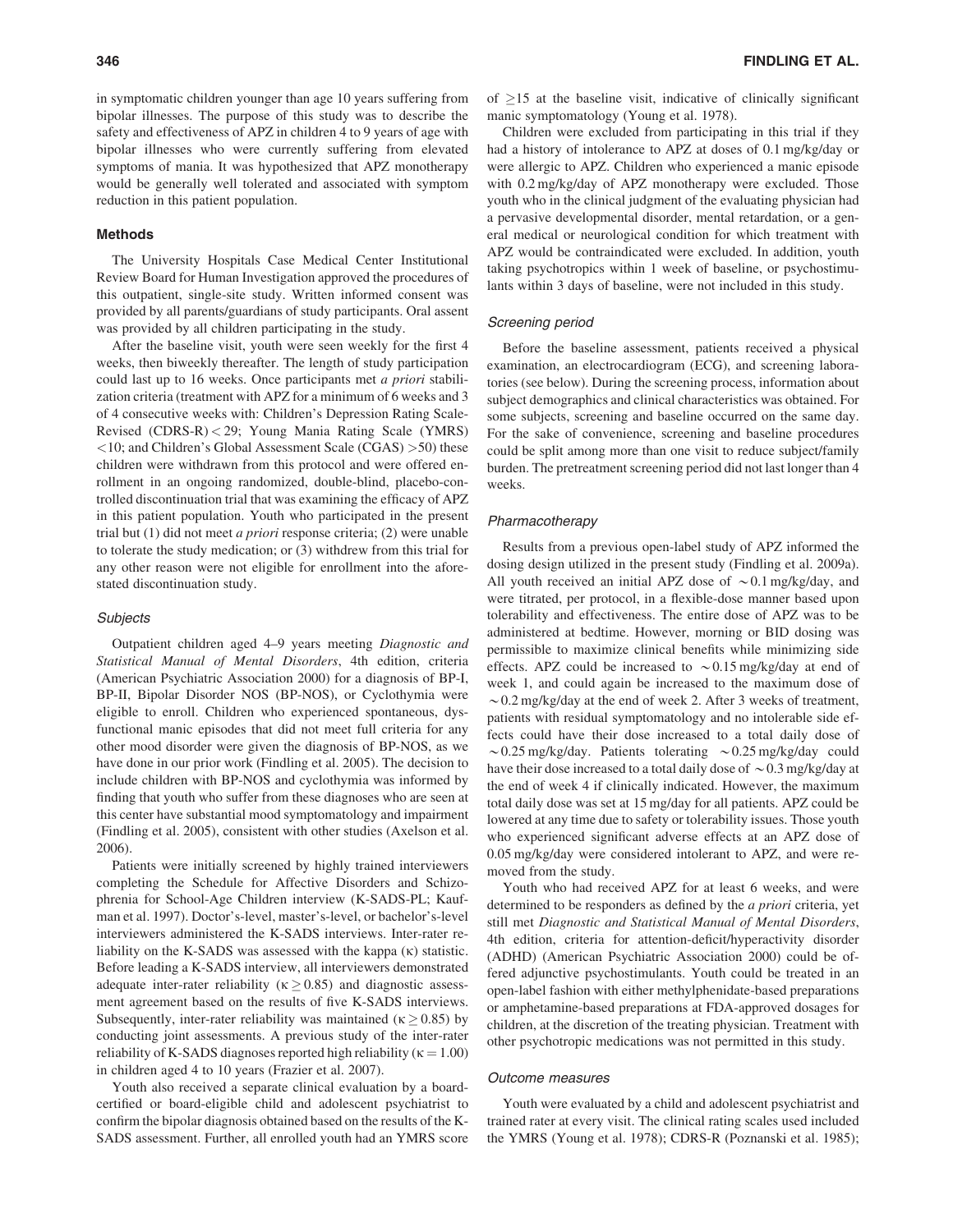# ARIPIPRAZOLE IN CHILDREN 347

Clinical Global Impressions Scale-Severity (CGI-S) (NIMH 1985b); and the CGAS (Shaffer et al. 1983). Master's-level or bachelor's-level interviewers administered the YMRS and CDRS-R. Before leading a YMRS or CDRS-R interview independently, all raters needed to rate along with a qualified interviewer for five interviews and lead five interviews while demonstrating exact agreement with the experienced interviewer on at least 50% of the items with the other 50% of items differing by no more than one point. Both the YMRS and CDRS-R have demonstrated strong reliability and measure symptoms consistently across a wide range of ages (4 to 17 years) in pediatric bipolar disorder (Frazier et al. 2007).

## Safety monitoring

Monitoring of side effects occurred at each visit by open-ended inquiry of physical, emotional, behavioral, and cognitive changes noted by both subject and parent/guardian. In addition, each youth at every visit was evaluated using the Abnormal Involuntary Movement Scale (NIMH 1985a), the Barnes Akathisia Scale (BAS) (Barnes 1989), and the Neurological Rating Scale (NRS) (Simpson and Angus 1970). The NRS was supplemented with three additional items to assess cogwheeling, acute dystonic reaction, and subjective sense of stiffness.

Before study medication initiation, each youth received a physical examination, ECG, weight, height, blood pressure, and pulse measurements. Laboratory tests before dosing included urinalysis, research chemistry panel including fasting glucose and fasting lipid profile, complete blood count with platelets and differential, lead level, prothrombin time/partial thromboplastin time, prolactin concentration, and thyroid-stimulating hormone. Laboratory measures (except for the lead level, prothrombin time/ partial thromboplastin time, and thyroid-stimulating hormone) were repeated at week 6 and week 16/end of study (EOS) participation. Weight, blood pressure, and pulse were assessed at each visit, whereas height and ECG measurements were repeated at week 6 and week 16/EOS participation.

## Statistical analysis

Analyses were performed using the Statistical Package for the Social Sciences for Windows (SPSS, version 16.0). Averages are presented as mean (standard deviation) unless otherwise noted. The data were considered adequately close to normally distributed if both skewness and kurtosis of the data were  $\langle 3.0$ . Skewness measures the symmetry of the score distribution and indicates whether there were extreme high or low scores; kurtosis indicates whether the distribution was normal shaped versus having thicker tails or more bunching in the mid-range. Using an intent-to-treat analysis with last observation carried forward, paired samples ttests were used to compare YMRS, CGAS, and CGI-S scores at baseline with end of week 6 and EOS participation scores. CDRS-R scores at baseline, week 6, and EOS CDRS-R scores as well as EOS weight was compared with baseline weight using the Wilcoxon Signed Ranks Sum Test because the data were not normally distributed. Fisher's Exact Tests were used to determine differences in the occurrences of side effects between those patients that were considered responders and those patients who did not meet response criteria. In addition, fasting glucose, fasting cholesterol, triglycerides, and prolactin levels at baseline and EOS were compared using paired samples *t*-tests.

A chi-square analysis was used to detect differences in the distribution of males and females who met response criteria. Also, age, bipolar diagnosis, comorbid diagnosis, age at onset of symptoms, length of illness, length of treatment, and baseline symptom severity were compared in patients considered responders at the EOS and nonresponders using independent sample t-tests. Standardized effect sizes were calculated using Cohen's d (Cohen 1988). The level of significance was set at 0.05 for all analyses. Due to the exploratory nature of this trial, the alpha level for statistical significance was not adjusted for the multiple comparisons performed.

# **Results**

# **Subjects**

One hundred forty subjects were screened for possible participation in this treatment study between May of 2004 and November of 2008. Of these subjects, 96 were enrolled, prescribed study medication, and returned after at least 1 week of treatment (Fig. 1). Fourty-four of the 140 screened patients did not receive study medication due to not meeting study inclusion/exclusion criteria  $(n = 19)$ ; withdrawing consent before dosing  $(n = 14)$ ; and study nonadherence (i.e., lost to follow-up)  $(n = 11)$ . Demographics for the 96 subjects who were prescribed study medication are described in Table 1. Of the 96 participating subjects, 83 (86.5%) met diagnostic criteria for comorbid ADHD.

These 96 subjects participated in the study for a mean of 12.5 weeks  $(SD = 3.9)$ , with a range of 2.0–18.1 weeks. Three participants remained in the study for approximately one additional week and another child for two additional weeks owing to scheduling difficulties.

## Symptom response

Baseline mood states of these 96 subjects are listed in Table 2. Subjects who presented as mixed at baseline did not differ in length of time in study compared with children who were manic or hypomanic at baseline ( $t = 1.56$ , df = 94,  $p = 0.12$ ). Significant decreases in the YMRS, CDRS-R, CGI-S, and CGAS were found after 6 weeks of treatment with APZ and at the EOS (all p-values <0.001; See Table 3). The effect size of the change in YMRS, CDRS-R, CGI-S, and CGAS scores after 6 weeks of treatment with APZ and at the EOS are also included in Table 3. Overall effects were very large  $(d > 2.00)$  for YMRS, CGI-S, and CGAS outcomes and medium to large  $(d = 0.68 - 0.69)$  for CDRS-R outcomes at 6weeks and EOS.



FIG. 1. Subject accountability flowsheet.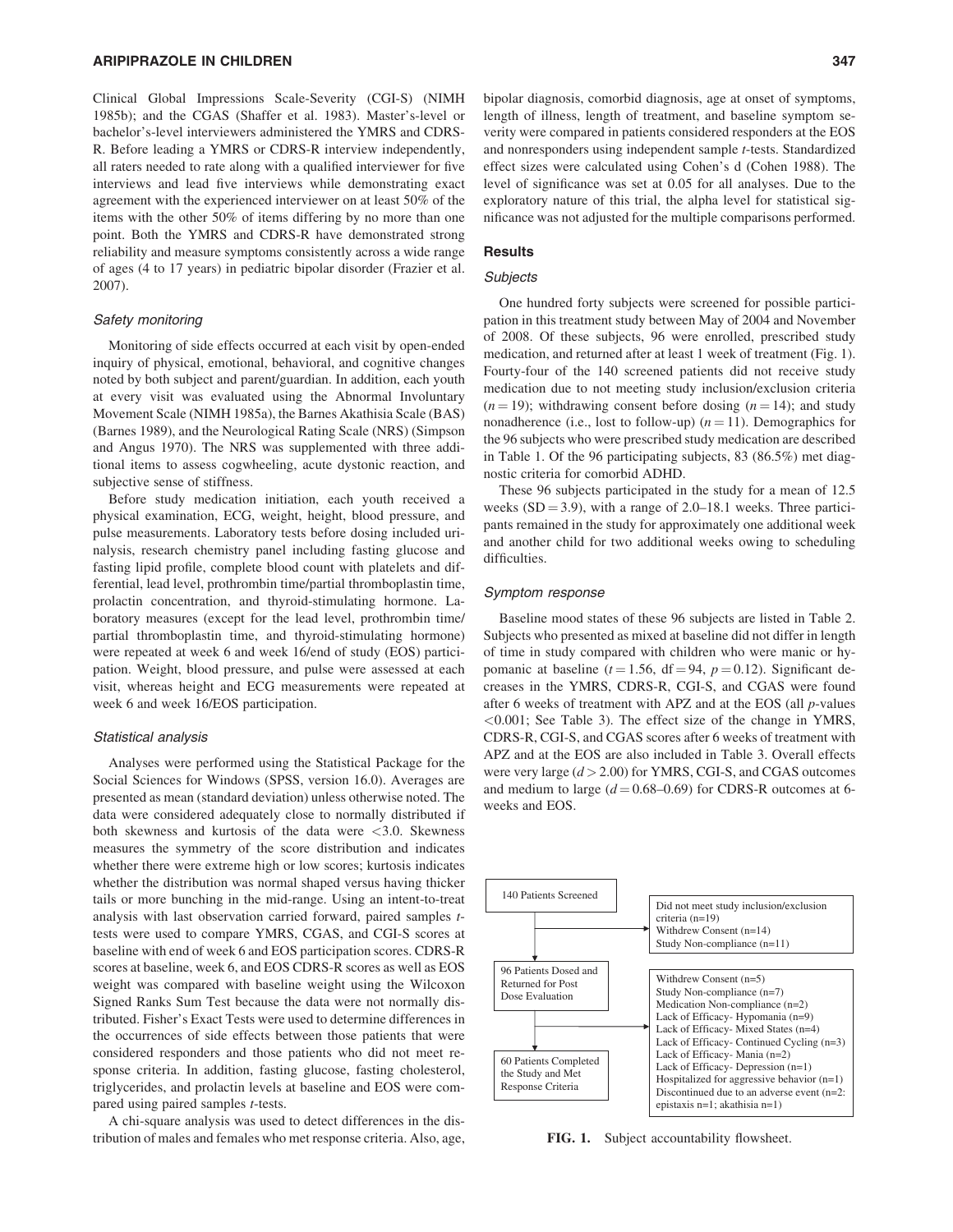|                                                     | $(n=96)$  | $(n=60)$   | All subjects Responders Nonresponders<br>$(n = 36)$ |
|-----------------------------------------------------|-----------|------------|-----------------------------------------------------|
| Males $(\%)$                                        | 62(65%)   | 42 (70%)   | 20(56%)                                             |
| Mean age (SD)                                       | 6.9(1.7)  | 6.9(1.6)   | 6.9(1.8)                                            |
| Primary diagnosis                                   |           |            |                                                     |
| Bipolar I                                           | 41 (43%)  | 21 (35%)   | 20(56%)                                             |
| Cyclothymia                                         | 8 (8%)    | $6(10\%)$  | 2(6%)                                               |
| Bipolar disorder not                                | 47 (49%)  | 33(55%)    | 14 (39%)                                            |
| otherwise specified                                 |           |            |                                                     |
| Comorbid diagnoses                                  |           |            |                                                     |
| Attention-deficit/<br>hyperactivity<br>disorder     | 83 (87%)  | 54 (90%)   | 29 (81%)                                            |
| Oppositional defiant<br>disorder                    | 20 (21\%) | 11 $(18%)$ | 9(25%)                                              |
| Conduct disorder                                    | 2(2%)     | $1(2\%)$   | 1(3%)                                               |
| Mean age at onset<br>of bipolar<br>symptoms (years) | 3.7(1.8)  | 3.6(1.7)   | 3.9(1.9)                                            |

Table 1. Patient Demographics and Clinical **CHARACTERISTICS** 

 $SD =$  standard deviation.

#### Study participation and clinical response

Of the 96 subjects who received study medication, 60 (62.5%) completed participation in the trial and were considered responders. The average length of treatment for these responders was 14.3 (2.6) weeks, with a range of 5.9–17.1 weeks. The average treatment duration for the 36 (37.5%) subjects who did not meet response criteria at EOS was 9.6 weeks (3.9), with a range of 2.0–18.1 weeks.

# Medication dosing at EOS participation

The average dose of APZ for the entire cohort at EOS was 6.5 mg/day (2.3 mg/day). Youth considered responders received a mean dose of APZ 6.4 mg/day (2.1 mg/day) and those youth who were nonresponders received a mean APZ dose of 6.8 mg/day (2.6 mg/day) during their last week of participation. Thirty-two (34.4%) of the 93 subjects who completed 6 weeks of study participation received treatment with an adjunctive psychostimulant.

#### Medication tolerability

No subjects experienced/reported suicidal ideation or made a suicidal gesture/attempt, and there were no deaths fron any cause. One study participant discontinued the medication due to epistaxis and another subject discontinued after developing akathisia. The most common adverse events experienced by the study participants were stomachache ( $n = 40$ ), headache ( $n = 38$ ), and increased ap-

Table 2. Baseline Mood States

| Mood<br>state                | n(%)     | Mean $(SD)$<br>length of study<br>participation | <b>Number</b><br>achieving<br>remission |
|------------------------------|----------|-------------------------------------------------|-----------------------------------------|
| Mixed <sup>a</sup>           | 23(24%)  | 11.4(4.4)                                       | 8(35%)                                  |
| Manic/hypomanic <sup>b</sup> | 73 (76%) | 12.9(3.6)                                       | 52 (71%)                                |

<sup>a</sup>Children's Depression Rating Scale-Revised (CDRS-R) > 28 and Young Mania Rating Scale (YMRS)  $\geq$  12<br>bManic = CDPS P < 28 and VMPS

Manic = CDRS-R  $\leq 28$  and YMRS  $\geq 16$  (*n* = 69); Hypomanic = CDRS-R  $\leq$ 28 and YMRS 12–15 (*n* = 4).

petite  $(n = 38)$  (Table 4). In addition, there was no difference in the occurrence of the most commonly reported adverse events between the children who were considered responders and those considered nonresponders (all  $p$ -values  $>0.05$ , Table 4).

Three subjects scored a "1" on the NRS, indicative of mild severity (two subjects at week 1 and one subject at weeks 2 and 3). In addition, one subject who scored a "1" on the NRS at week 1 scored a "1" on the additional cogwheeling item on the NRS. Another subject scored a ''1'' on the BAS, indicative of mild intensity, at week 12. Finally, the subject that discontinued the study due to akathisia had a BAS total score of 7 three days before ending study and a BAS total score of 5 at EOS. All other subjects scored ''0'' on all items of the SARS, BAS, and Abnormal Involuntary Movement Scale throughout the course of the entire study.

Weight changed by a mean of 2.4 kg (1.9 kg), ranging from  $-0.68$  to 7.7 kg. The children treated in this study had a significant increase in weight at the end of the study (mean predose weight =  $26.9 \text{ kg}$  (8.7), EOS weight =  $29.3 \text{ kg}$  (9.6);  $p < 0.001$ ). No significant differences between baseline and EOS fasting glucose  $(t = 1.31, df = 73, p = 0.194)$  and fasting cholesterol  $(t = 0.83,$  $df = 74$ ,  $p = 0.408$ ) (Table 5) were found. In addition, no clinically significant changes in laboratory measures, pulse, blood pressure, or QTc measurements on ECG were noted. Prolactin levels decreased at EOS compared with baseline levels ( $t = 10.82$ , df = 83,  $p < 0.001$ ) and fasting triglyceride levels ( $t = 2.67$ , df = 74,  $p < 0.01$ ) (Table 5) were found to increase.

### Factors associated with response

Sex, age, and the number of patients with BP-I were not significantly different between the responder and nonresponder groups. Age at symptom onset and mean duration of symptoms were not statistically different between responders compared with nonresponders. Responders were found to be enrolled in the study for a longer period than the nonresponders ( $t = 7.15$ , df = 94,  $p < 0.001$ ).

Baseline CDRS-R scores significantly differed between responders  $[mean = 23.4 (4.8)]$  and nonresponders  $[mean = 28.0]$  $(7.1)$ ;  $t = 3.79$ , df = 94,  $p < 0.001$ ], with nonresponders having a significantly higher baseline CDRS-R score compared with the responders. Additionally, although baseline YMRS scores did not reach significance, a trend was found ( $t = 1.94$ , df = 94,  $p = 0.06$ ) for responders to have lower baseline YMRS scores  $[mean = 23.0]$  $(4.9)$ ] compared with the nonresponders [mean = 25.2 (5.6)]. However, CGI-S and CGAS scores were not significantly different between those patients that met response criteria and those patients that were considered nonresponders ( $p$ -values  $> 0.05$ ). The mean weight adjusted APZ doses at EOS did not differ between responders  $[mean = 0.23 \text{ mg/kg} \quad (0.07)]$  and nonresponders [mean = 0.24 mg/kg (0.09):  $t = 1.05$ , df = 94,  $p = 0.30$ ].

#### **Discussion**

These preliminary data suggest that there are children aged 4–9 years with bipolar illness and elevated symptoms of mania who may acutely benefit from APZ therapy. Both mania (YMRS) and depression (CDRS-R) rating scales scores decreased significantly.

Overall, APZ was found to be generally safe and well tolerated. The extrapyramidal side effects experienced in this study were found to be mild, with only one child discontinuing the study due to akathisia. Only one other child ended the study due to an adverse event, epistaxis. Other side effects were generally transient and of modest severity with the most frequently reported adverse events experienced in this study being stomachache, increased appetite,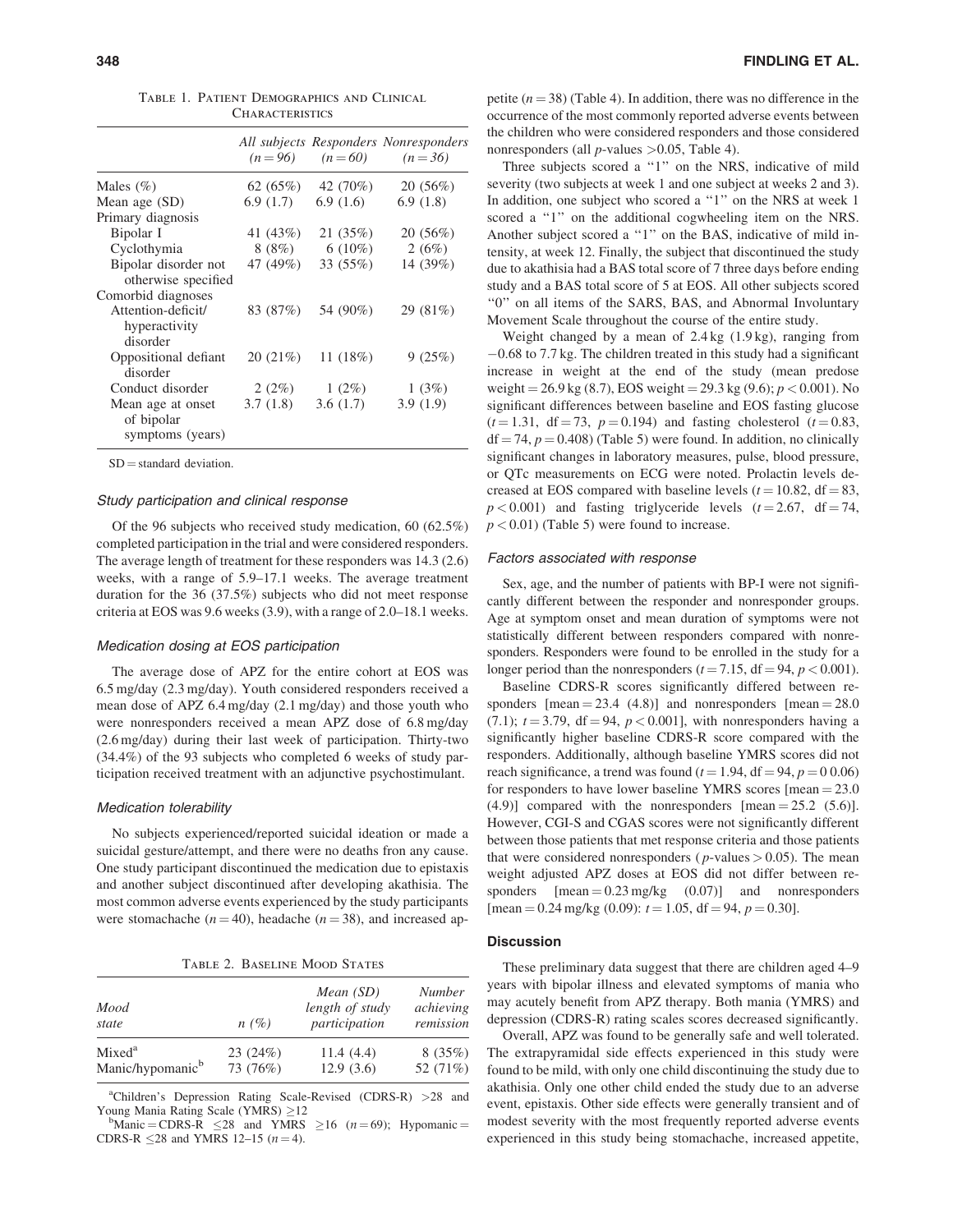| Measure       | <b>Baseline</b><br>Score<br>M(SD) | EOW<br>6 M<br>(SD) | Effect Size Cohen's d<br>Change at EOW6<br>compared with baseline | EOS<br>M(SD) | Effect Size Cohen's d<br>change at EOS<br>compared with baseline |
|---------------|-----------------------------------|--------------------|-------------------------------------------------------------------|--------------|------------------------------------------------------------------|
| <b>YMRS</b>   |                                   |                    |                                                                   |              |                                                                  |
| Overall       | 23.8(5.3)                         | 8.1(4.9)           | 3.07                                                              | 8.5(6.6)     | 2.57                                                             |
| Responders    | 23.0(4.9)                         | 6.4(4.3)           | 3.62                                                              | 4.9(3.7)     | 4.22                                                             |
| Nonresponders | 25.2(5.6)                         | 11.0(4.7)          | 2.74                                                              | 14.6 $(6.0)$ | 1.82                                                             |
| <b>CDRS-R</b> |                                   |                    |                                                                   |              |                                                                  |
| Overall       | 25.2(6.1)                         | 21.2(5.2)          | 0.69                                                              | 21.4(5.0)    | 0.68                                                             |
| Responders    | 23.4(4.8)                         | 20.0(3.3)          | 0.85                                                              | 19.4(2.6)    | 1.09                                                             |
| Nonresponders | 28.0(7.1)                         | 23.3(6.9)          | 0.68                                                              | 24.7(6.0)    | 0.50                                                             |
| <b>CGAS</b>   |                                   |                    |                                                                   |              |                                                                  |
| Overall       | 53.3(5.5)                         | 66.7(6.6)          | 2.20                                                              | 67.9(8.7)    | 2.07                                                             |
| Responders    | 53.0(4.9)                         | 68.0(6.4)          | 2.65                                                              | 72.1(6.2)    | 3.44                                                             |
| Nonresponders | 53.7 (6.5)                        | 64.2(6.5)          | 1.62                                                              | 60.5(7.4)    | 0.99                                                             |
| $CGI-S$       |                                   |                    |                                                                   |              |                                                                  |
| Overall       | 4.0(0.7)                          | 1.9(0.7)           | 2.94                                                              | 1.9(0.9)     | 2.54                                                             |
| Responders    | 3.9(0.7)                          | 1.7(0.7)           | 3.21                                                              | 1.5(0.6)     | 3.74                                                             |
| Nonresponders | 4.0(0.6)                          | 2.2(0.8)           | 2.68                                                              | 2.7(0.9)     | 1.81                                                             |

TABLE 3. OUTCOME MEASURE RESULTS

 $M =$ Mean; EOW  $6 =$  End of Week 6; EOS  $=$  End of Study; CGAS  $=$  Children's Global Assessment Scale; CGI-S  $=$  Clinical Global Impressions Scale-Severity.

headache, sedation, and emesis. Using two or more study visits as a metric of persistence, 24 subjects experienced persistent sedation, and 7 subjects experienced persistent nausea/emesis.

Fasting glucose and cholesterol did not change significantly during the course of this study. No clinically significant cardiovascular effects, in the treating physicians' clinical judgment, were observed. However, fasting triglycerides were found to significantly increase, whereas prolactin levels were found to decrease, at the EOS in comparison to pretreatment levels. In addition, significant weight gain was found in this sample. Because of these tolerability concerns and the relative paucity of data about APZ in this patient population, whether or not the risk/benefit ratio associated with APZ treatment justifies prescribing this medication to an individual patient deserves careful consideration by the treating clinician.

#### Nonresponse

Despite significant clinical benefit for the sub-cohort of youths who completed the protocol, 38% of the sample was nonresponders, most commonly due to medication noncompliance and/or

Table 4. Most Commonly Reported Adverse Events

| Adverse events          | Overall,<br>$n(\%)$ | $n = 60$   | Responders, Nonresponders,<br>$n = 36$ | $\boldsymbol{p}$ |
|-------------------------|---------------------|------------|----------------------------------------|------------------|
| Stomachache             | 40 (42%)            | 24 (40%)   | 15(42%)                                | 1.000            |
| Increased appetite      | 38 (40%)            | 26 (43%)   | 12(33%)                                | 0.392            |
| Headache                | 38 (40%)            | 25(42%)    | 13 (36%)                               | 0.669            |
| Sedation                | 33 (34%)            | 24 (40%)   | 9(25%)                                 | 0.183            |
| Emesis                  | $33(34\%)$          | 22 (37%)   | 9(25%)                                 | 0.267            |
| Cold symptoms           | 24 (25%)            | 18 (30%)   | 6(17%)                                 | 0.223            |
| Weight gain             | 18 (19%)            | $12(20\%)$ | 6(17%)                                 | 0.791            |
| Cough                   | 17(18%)             | 14(23%)    | 3(8%)                                  | 0.096            |
| Fever                   | 16(17%)             | $12(20\%)$ | 4 $(11\%)$                             | 0.397            |
| Nasal congestion        | 16(17%)             | 12(20%)    | 3(8%)                                  | 0.156            |
| Musculoskeletal<br>pain | 12 (13%)            | 9(15%)     | 3(8%)                                  | 0.526            |

continued symptomatology. There are several factors that may account for this nonresponse rate. Nonresponders remained in the study for less time due to study noncompliance and continued symptomatology. Also, those who did not respond had significantly more depressive symptoms and, although not statistically significant, more severe manic symptomatology compared with those who responded.

Further, dosing may have been inadequate in the nonresponder group. Although the mean final doses of APZ that were prescribed to responders were not significantly lower than the doses prescribed to nonresponders, it is quite possible that if a higher maximum total daily dose of medication were permitted per protocol, some of the nonresponders might have responded. Data from a retrospective study of APZ in youth with symptoms of mania reported doses of  $16 \pm 7.9$  mg in youth ages  $11.4 \pm 3.5$  years (Biederman et al. 2005). Similarly, higher APZ doses were found to be effective and reasonably well tolerated in a group of youths between the ages of 10 and 17 years in which treatment with APZ was initiated at 2 mg/ day, and then, using a forced titration scheme, increased every 2 days for up to 12 days to achieve a maximum dose of 20, 25, or 30 mg/day (Findling et al. 2008). Additionally, a 30 mg/day APZ dose was both effective and generally well tolerated in a randomized, double-blind, placebo-controlled study in pediatric patients (ages 10 to 17) with BP-I, currently experiencing a manic or mixed episode (Findling et al. 2009b).

Table 5. Mean Physiologic Measurements for Subjects

| Measure                                     | Pretreatment                          | EOS                                           |
|---------------------------------------------|---------------------------------------|-----------------------------------------------|
| Prolactin ( $\mu$ g/L), $n = 84$            | 5.7 $\mu$ g/L (3.7)                   | $1.2 \mu g/L$ (1.1)                           |
| <b>Fasting glucose</b><br>$(mg/dL), n = 74$ | $82.6$ mg/dL $(8.9)$                  | 84.2 mg/dL (13.1)                             |
| Fasting cholesterol<br>$(mg/dL), n = 75$    | 166.2 mg/dL (28.1) 163.9 mg/dL (28.4) |                                               |
| Fasting triglyceride<br>$(mg/dL), n = 75$   |                                       | $52.6 \text{ mg/dL}$ (29.4) 63.3 mg/dL (35.9) |
|                                             |                                       |                                               |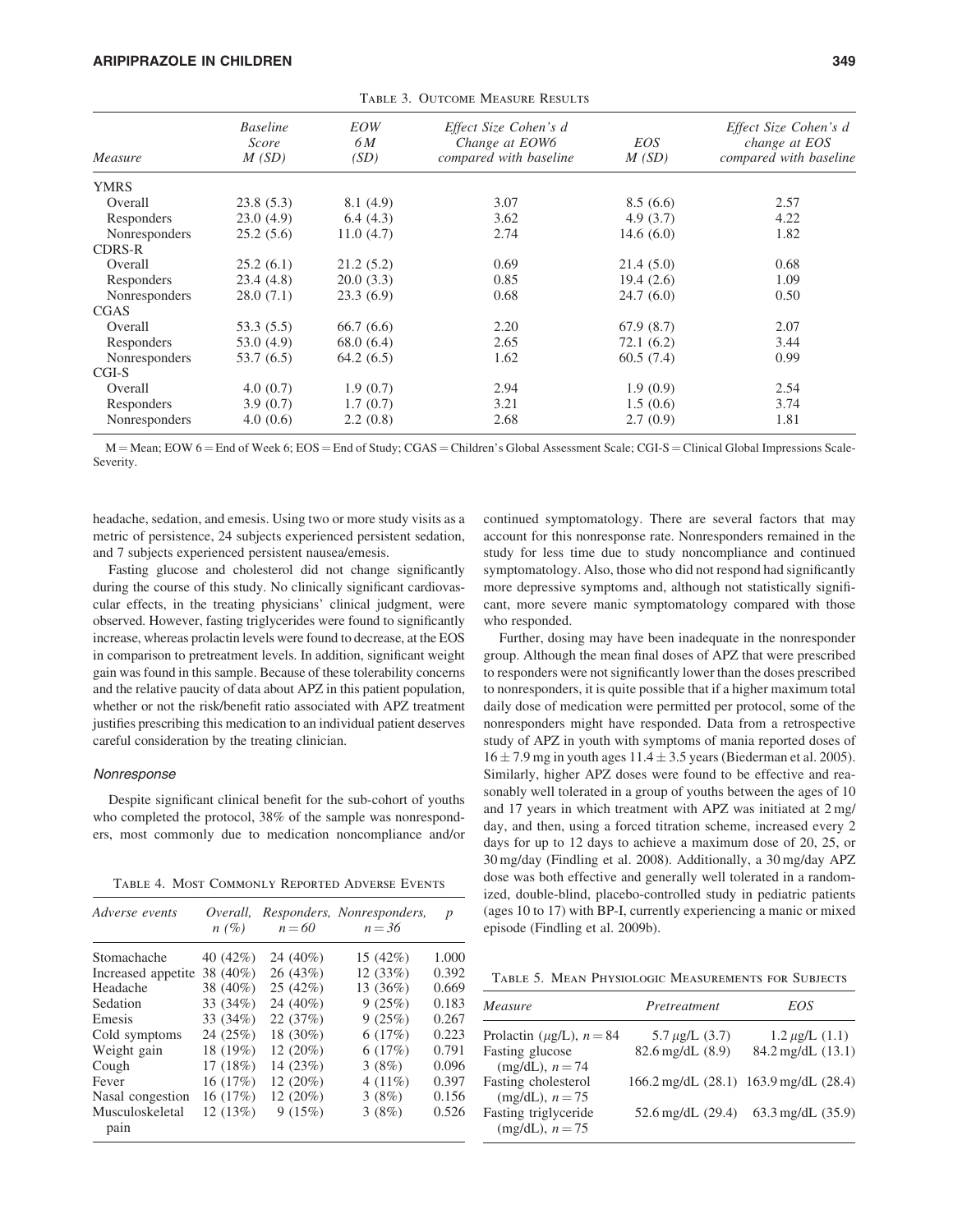The results from both these studies were not available when this current trial was designed. However, in this preliminary safety study of young children, the APZ dose was kept intentionally within the extant evidence to minimize subject risks. In short, treatment with higher doses of APZ than used in the current study might be indicated in this patient population; however, this remains an empiric question that deserves further study.

# Limitations

This study has several limitations besides the dosing considerations noted above. It was the intention to include common comorbidites (e.g., ADHD and oppositional defiant disorder) in this study in an effort to allow this sample to be reasonably generalizable. However, the sample enrolled needed to meet explicit inclusion and exclusion criteria, and so may not fully represent the clinical diversity seen in general practice. Further, the open-label design lacks the methodological stringency of a randomized, double-blind, placebo-controlled trial. For these reasons, these data should be considered preliminary. The very large effect sizes suggest potentially promising efficacy, but a more rigorous trial will be needed to make stronger inferences and clinical recommendations. In addition, this trial had a limited sample size. As such, it is possible that uncommon medication-related adverse events might not have been observed. Also, assertions about the long-term tolerability and effectiveness of APZ cannot be made due to the study's brevity.

# Clinical Implications

To our knowledge, this is the first reported prospective study evaluating the effectiveness and safety of APZ that specifically treated children under the age of 10 years with bipolar illness. Although this report provides information in an area of critical need, more investigation into the use and safety of atypical antipsychotics in treating pediatric bipolar disorder would further inform clinical practice. These findings suggest that, using the dosing strategy employed in this trial, APZ monotherapy may be a safe and effective acute treatment option for bipolar disorder in a population of 4–9-year-old children. Further clinical research including studies that incorporate randomized, double-blind, placebo-controlled designs appear to be indicated. Studies that examine APZ dosing strategies, which might include higher APZ doses than employed herein, should also be considered to determine the most effective dosing paradigm for these children.

# **Disclosures**

Dr. Findling receives or has received research support, acted as a consultant, and/or served on a speaker's bureau for Abbott, Addrenex, AstraZeneca, Biovail, Bristol-Myers Squibb, Forest, GlaxoSmithKline, Johnson & Johnson, KemPharm Lilly, Lundbeck, Neuropharm, Novartis, Noven, Organon, Otsuka, Pfizer, Sanofi-Aventis, Sepracore, Schering-Plough, Shire, Solvay, Supernus Pharmaceuticals, Validus, and Wyeth. Dr. Youngstrom has received travel support from Otsuka/Bristol-Meyers Squibb. Dr. Frazier has acted as a consultant to Shire Development Inc. Dr. Calabrese has received federal funding or research support from, acted as a consultant to/served on advisory boards for, or provided CME lectures to the Department of Defense, Health Resources Services Administration, National Institute of Mental Health, Abbott, Adamed, AstraZeneca, Bristol-Myers Squibb, Cephalon, Cleveland Foundation, Dainippon Sumitomo, Eli Lilly, EPI-Q,

Inc., Eisai, Elan, Forest, France Foundation, Genaissance, GlaxoSmithKline, Janssen, Johnson and Johnson, Jazz Pharmaceuticals, JDS Pharmaceuticals, Lundbeck, Merck, Memory Pharmaceuticals, NARSAD, Neurosearch, Novartis, Organon, OrthoMcNeil, Otsuka, Pfizer, Repligen, Sanofi Aventis, Schering-Plough, Servier, Solvay, Stanley Medical Research Institute, Supernus, Synosia, Takeda, Tikvah, and Wyeth. The other authors have no financial ties to disclose.

#### Acknowledgments

This work was primarily supported by a Clinical Research Center Grant and a Clinical Trials grant from the Stanley Medical Research Institute. It was also supported, in part, by NIMH P20 MH-66054, Bristol-Myers Squibb, and Otsuka Pharmaceuticals. Clinical trials registration no.: NCT00194077.

# Statistical Consultants

Eric A. Youngstrom, Ph.D. (University of North Carolina at Chapel Hill), Thomas W. Frazier, Ph.D. (Center for Pediatric Behavioral Health and Center for Autism, Cleveland Clinic Children's Hospital).

#### References

- American Psychiatric Association. Diagnostic and Statistical Manual of Mental Disorders, 4th ed., Text Revision (DSM-IV-TR). Washington, DC: American Psychiatric Association; 2000.
- Axelson D, Birmaher B, Strober M, Gill MK, Valeri S, Chiappetta L, Ryan N, Leonard H, Hunt J, Iyengar S, Bridge J, Keller M: Phenomenology of children and adolescents with bipolar spectrum disorders. Arch Gen Psychiatry 63:1139–1148, 2006.
- Barnes TRE: A rating scale for drug-induced akathisia. Br J Psychiatry 154:672–676, 1989.
- Barzman DH, DelBello MP, Kowatch RA, Gernert B, Fleck DE, Pathak S, Rappaport K, Delgado SV, Campbell P, Strakowski SM: The effectiveness and tolerability of aripiprazole for pediatric bipolar disorders: A retrospective chart review. J Child Adolesc Psychopharmacol 14:593–600, 2004.
- Biederman, J, McDonnell MA, Wozniak J, Spencer T, Aleardi M, Falzone R, Mick E: Aripiprazole in the treatment of pediatric bipolar disorder: A systematic chart review. CNS Spectr 10:141–148, 2005.
- Carlson GA, Jensen PS, Findling RL, Meyer RE, Calabrese J, Del-Bello MP, Emslie G, Flynn L, Goodwin F, Hellander M, Kowatch R, Kusumakar V, Laughren T, Leibenluft E, McCracken J, Nottelmann E, Pine D, Sachs G, Shaffer D, Simar R, Strober M, Weller EB, Wozniak J, Youngstrom EA: Methodological issues and controversies in clinical trials with child and adolescent patients with bipolar disorder: Report of a consensus conference. J Child Adolesc Psychopharmacol 13:13–27, 2003.
- Cohen J: Statistical Power Analysis for the Behavioral Sciences, Second Edition. Hillsdale, NJ: Erlbaum Associates; 1988.
- DelBello MP, Findling RL, Earley WR, Stankowski J: Efficacy of Quetiapine in Children and Adolescents with Bipolar Mania: A 3 week, Double-Blind, Randomized, Placebo-Controlled Trial. Boston, MA: American Academy of Child and Adolescent Psychiatry (AACAP) Annual Meeting, 2007 (abstract).
- DelBello MP, Versavel M, Ice K, Keller D, Miceli J: Tolerability of oral ziprasidone in children and adolescents with bipolar mania, schizophrenia, or schizoaffective disorder. J Child Adolesc Psychopharmacol 18:491–499, 2008.
- Findling RL, Gracious BL, McNamara NK, Youngstrom EA, Demeter CA, Branicky LA, Calabrese JR: Rapid, continuous cycling and